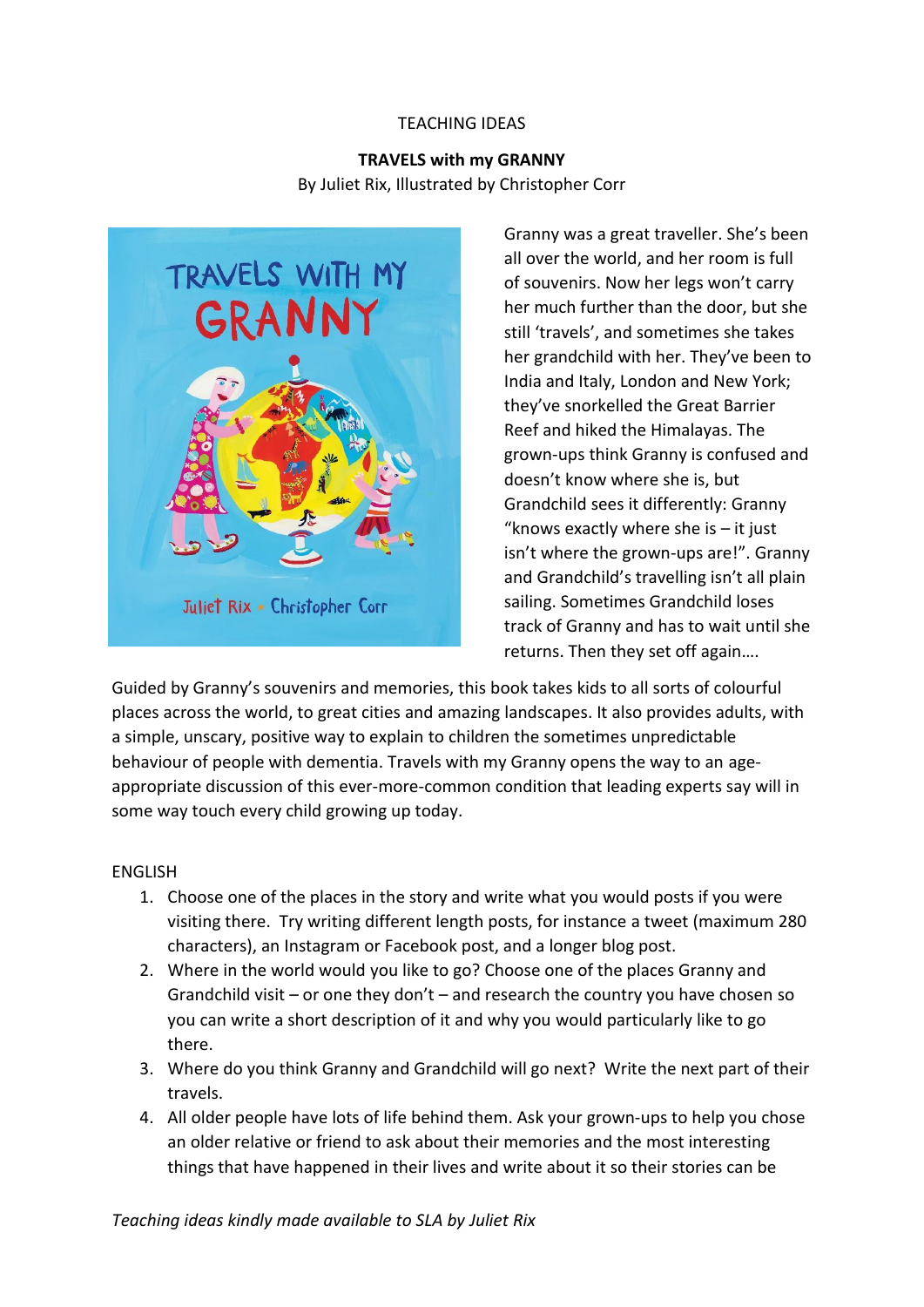shared. You could write it as a story – a true story or you could write it as a Q&A, writing down your questions and then the most interesting parts of your interviewee's answers.

- 5. Write a story about somebody who isn't always in the same place as the rest of us. What are they thinking? What do they do? And how do the people around them react?
- 6. Rewrite the story from Granny's point of view? Think carefully about how the events of the story would seem to Granny. What would she be thinking as they 'travel' to the various places? How would she see Grandchild? And what would she thinks about the younger grown-ups?
- 7. Rewrite the story from the point of view of one of the grown-ups who are sitting on the sofa in Granny's room.
- 8. Write a list of all the souvenirs in Granny's room and where they can be found in the rest of the story: which country does each one come from?
- 9. Choose one (or more) of the souvenirs and do some research so you can write about it: what is it? how is it used? Is it typical of that country?
- 10. Write a letter to the grown-ups in the story as if you were Grandchild and explain to the grown-ups how you think they should understand Granny.
- 11. Find out some more about dementia and write a presentation (perhaps in a group) to explain to other children what dementia is and how you can help people living with dementia

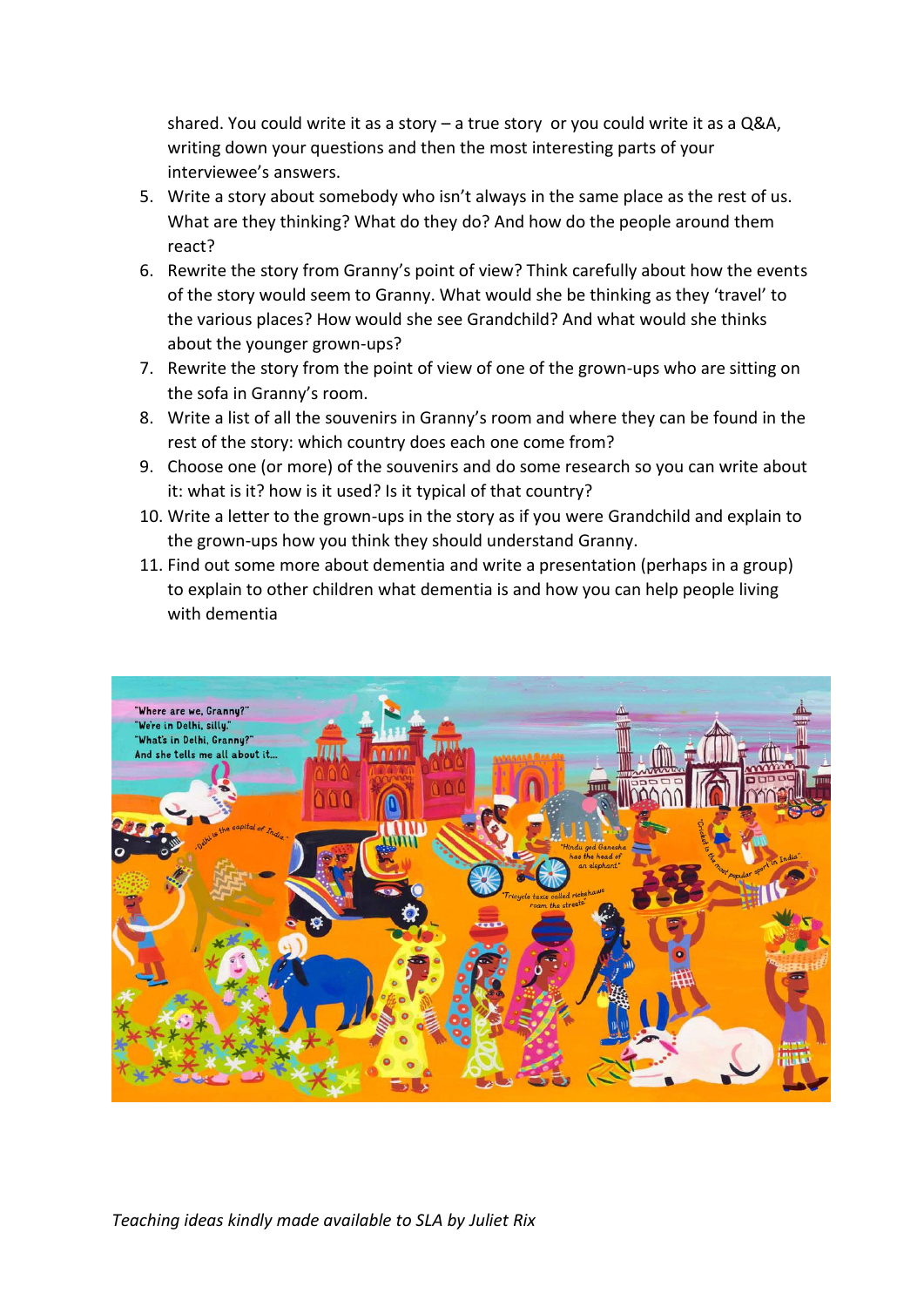### **GEOGRAPHY**

- 1. Look at all the souvenirs in Granny's room. Now see if you can find them in the rest of the story. Which countries do they come from? Now find them on the world map at the back of the book.
- 2. Make a list of all the countries Granny visits and how many people live in each of them.
- 3. Find a map of the world in an Atlas that shows the seven continents. What are they all called? Assuming the penguins in the story are in Antarctica. How many continents does Granny visit?
- 4. Choose one of the places in the story and do some research to find out more about it. Write an encyclopaedia entry for that place including facts and figures like how big the place is and how many people (or which animals) live there.
- 5. Cricket is very popular in India. Where else is cricket popular? What do these countries have in common? What are the favourite sports in other countries?
- 6. What is so special about the Great Barrier Reef? Why would Granny and Grandchild want to snorkel there?
- 7. Learn more about the Himalayas. They are one of the world's most important mountain ranges. Find out which are the highest mountains in the Himalayas and which counties they are in.
- 8. The Eiffel Tower is a special landmark in the French capital, Paris. Can you find a famous landmark for each of the capitals of Europe?
- 9. Draw a map of the streets around your school or home and mark it with a few souvenir that might remind you of the places in it (your school? Your home? A favourite shop? A farm? A park?)



*Teaching ideas kindly made available to SLA by Juliet Rix*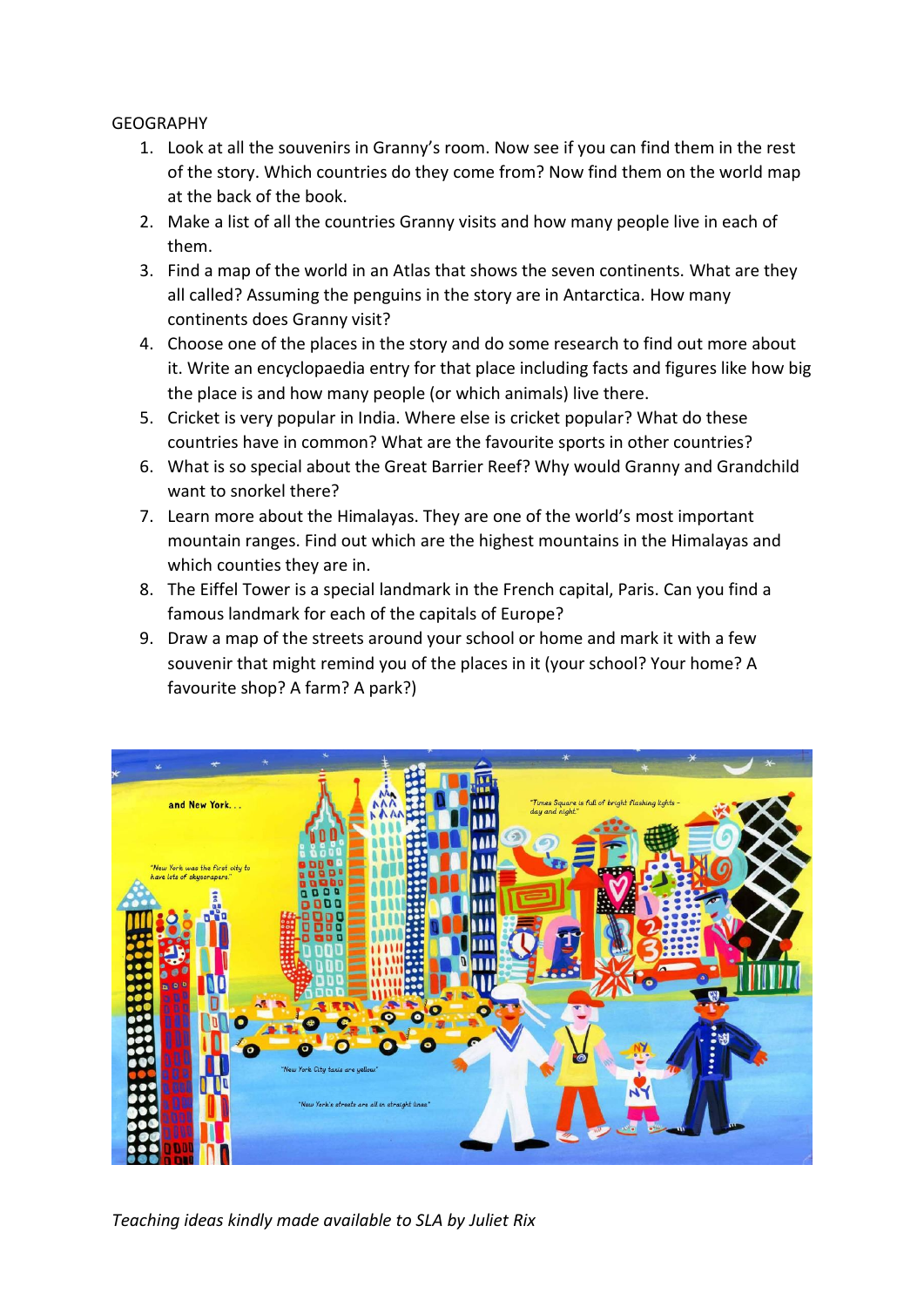ART

- 1. Make a picture of where Granny and Grandchild go next. Remember to include a souvenir (maybe Granny has kept it hiding in her drawer!)
- 2. Choose one of the countries Granny has visited and find out about the art of that country or region. Can you make a picture or a model in that style?
- 3. Make a picture of what you might see snorkelling on the Great Barrier Reef.
- 4. Imagine you are standing on top of one of the tallest of the Himalayan mountains (they are VERY tall!). What can you see? Draw or paint a picture of a mountain-top view.
- 5. Looking down on the city of Paris from the top of the Eiffel Tower you are looking down on all the streets and buildings of Paris. Make a collage of a city seen from above.
- 6. Granny has a flowing green scarf covered in stars that Grandchild is wearing at the beginning of the book. Design the pattern for a scarf you would like to wear.
- 7. Granny has some masks on her wall. Make yourself a mask. It might be an animal, an imaginary creature, or a human face that is different from yours…Remember to put some holes for the eyes so you can see where you are going.
- 8. Granny has souvenirs from the places she has visited. Choose somewhere you know. It could be a place you have been on holiday, somewhere you have visited near your home, or it could be your home or school itself. What might you keep as a souvenir of that place. Make a model of your souvenir.

# **MATHS**

Counting

- 1. How many souvenirs from Granny's room can you spot in the story (or on the map at the end?)
- 2. How many pots is the man carrying on the tray on his head in Delhi?
- 3. How many cats are there in the picture of Rome?
- 4. How many red-uniformed guardsmen in their tall black 'busby' hats changing the guard at Buckingham Palace?
- 5. Are there more or fewer people on the London bus than there are guardsmen?
- 6. How many yellow New York taxis are there? And how many people in the taxis?
- 7. How many penguins can you see in icy Antarctica?
- 8. In the Africa picture, how many elephants are there? And how many zebras? So how many elephants and zebras are there altogether?
- 9. How many stars can you count on Granny's green scarf that Grandchild is wearing in Granny's room? Arithmetic
- 10. How far is it from your home to Rome? To Jerusalem? To London? To New York? To Delhi?
- 11. How far is it to go to each of these places and then come home again?
- 12. If you went on a trip to each of these places (going there then coming home before setting off to the next place) how far would you have travelled in total?

*Teaching ideas kindly made available to SLA by Juliet Rix*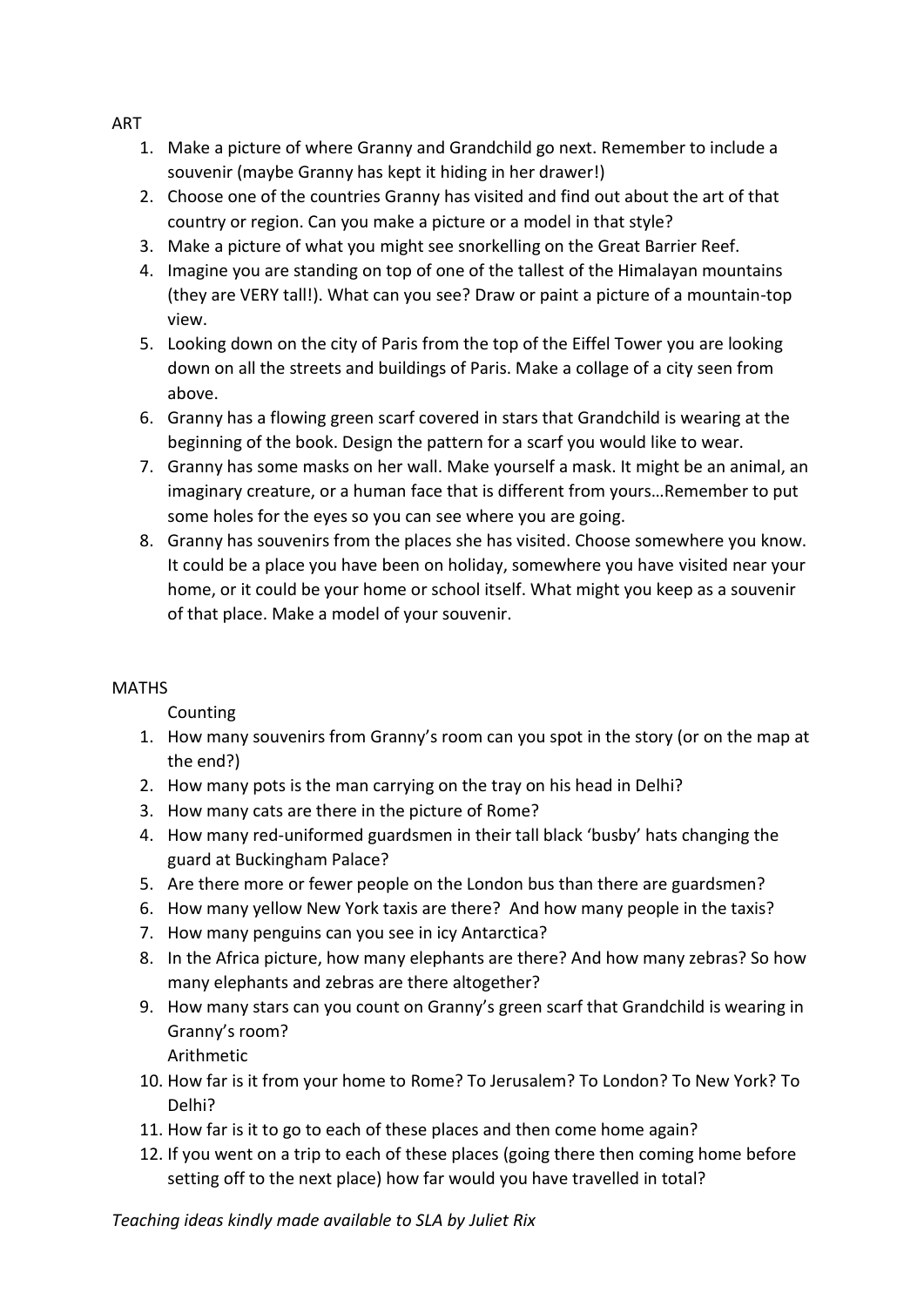- 13. What is you went to London and then kept going to Rome-Jerusalem-Delhi-New York and back to London. How far would you have travelled?
- 14. If you had relatives in Rome (or one of the other places) and went there three times in a year. How far would you have travelled?

# MUSIC

- 1. Listen to some music from some of the countries Granny has visited. You might listen to 'classical' music or 'pop' music. How different is the music from, for example, India and Italy?
- 2. Granny's souvenir from Russia is a balalaika. This is a traditional Russian instrument. Is it like any instrument you know? How many strings does a balalaika have? Listen to some music played on a balalaika.
- 3. Ask an older person you know a grandparent or an older friend or neighbour what was their favourite music when they were a child. How different is it from the music you like?
- 4. Compose a piece of music that takes you travelling around the world.

## PSHE

- 1. Do you know anyone a bit like Granny? It might not be a Granny, it might be a Grandpa, a Great-granny, a friend, a friend's relative, or a neighbour. What makes them like Granny?
- 2. Dementia affects 850,000 people in this country, millions around the world, most of them older people. It means their memories are not as good as they were and they sometimes are not completely in the here and now. Like Granny, they sometimes travel in their minds to other times and places. Do you know anyone with dementia?
- 3. How is Grandchild's way of being with Granny different from how the grown-ups see Granny?
- 4. Do you think Granny and Grandchild both enjoy their 'travels' / What does each of them like about 'travelling' together?
- 5. Make a list of ways you might be able to help someone with dementia.

More information, including teaching resources: [www.alzheimers.org.uk](http://www.alzheimers.org.uk/)

## **HISTORY**

- 1. Most of the older people you know will not have dementia and their memories of times past and places they have been may be even better than Granny's in the story. Ask your grown-ups to help you choose a grandparent or an older friend to ask about the most interesting things that have happened in their lives. If they claim they have done nothing interesting, don't believe them! Everyone has interesting stories to tell. Try asking them about their childhood or their school days. How different were they from yours? Talking to people about the past is called oral history, that is history that is spoken rather than written down, but you can also record it or write it down for them.
- 2. If you can, record a little interview with your older person about their childhood or youth.